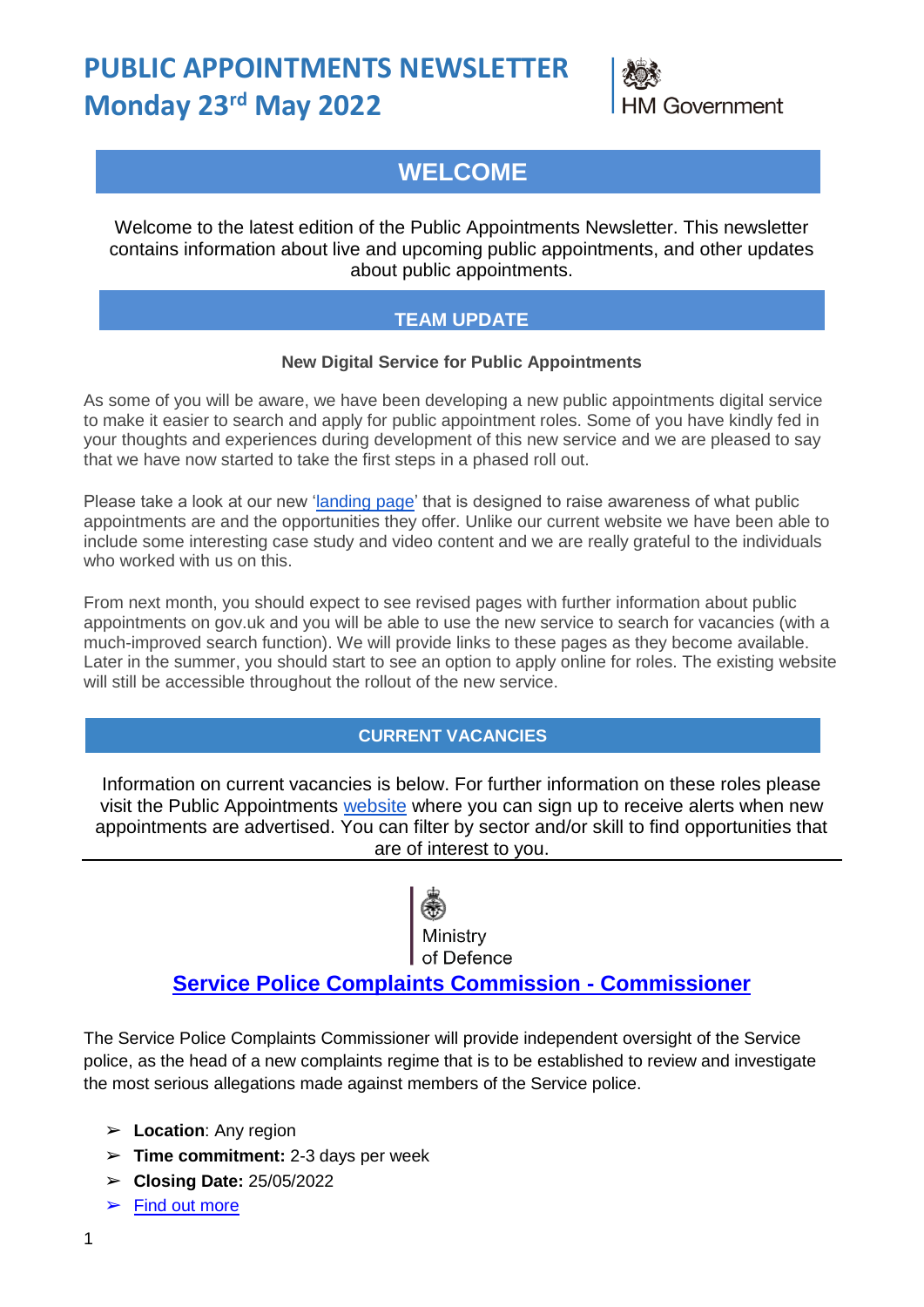

#### **Crown Commercial Service – [Non-Executive Director and Chair of Audit](https://publicappointments.cabinetoffice.gov.uk/appointment/non-executive-director-and-chair-of-audit-and-risk-committee/)  [and Risk Committee](https://publicappointments.cabinetoffice.gov.uk/appointment/non-executive-director-and-chair-of-audit-and-risk-committee/)**

The Crown Commercial Service are the biggest public procurement organisation in the UK. They use their commercial expertise to help buyers in central government and across the public and third sectors to purchase everything from locum doctors and laptops to police cars and electricity.

- ➢ **Location**: London
- ➢ **Time commitment:** Expected minimum of 60 days per year. The Board meets up to 10 times per year both in London and across England and Wales.
- ➢ **Closing Date:** 27/05/2022
- $\blacktriangleright$  [Find out more](https://publicappointments.cabinetoffice.gov.uk/appointment/non-executive-director-and-chair-of-audit-and-risk-committee/)

Northern Ireland

#### **Northern Ireland Office - [Non-Executive Board Member x 2](https://publicappointments.cabinetoffice.gov.uk/appointment/northern-ireland-office-non-executive-board-member/)**

The Northern Ireland Office supports the Secretary of State for Northern Ireland in promoting the best interests of Northern Ireland within a stronger United Kingdom.

- ➢ **Location**: London
- ➢ **Time commitment:** See advert for details
- ➢ **Closing Date:** 27/05/2022
- $\blacktriangleright$  [Find out more](https://publicappointments.cabinetoffice.gov.uk/appointment/northern-ireland-office-non-executive-board-member/)

*ogo*<br>Ministry

#### **Judicial Office – Advisory Committee: [North Wales x 2;](https://publicappointments.cabinetoffice.gov.uk/appointment/north-wales-advisory-committee/) [South Wales x 2](https://publicappointments.cabinetoffice.gov.uk/appointment/south-wales-advisory-committee/)**

The Judicial Office is a unique branch of the civil service, independent from the machinery which supports the Government, and dedicated to supporting the judiciary as the third arm of the state.

- ➢ **Location**: North Wales, South Wales
- ➢ **Time commitment:** See advert for details
- ➢ **Closing Date:** 27/05/2022
- ➢ Find out more: [North Wales;](https://publicappointments.cabinetoffice.gov.uk/appointment/north-wales-advisory-committee/) [South Wales](https://publicappointments.cabinetoffice.gov.uk/appointment/south-wales-advisory-committee/)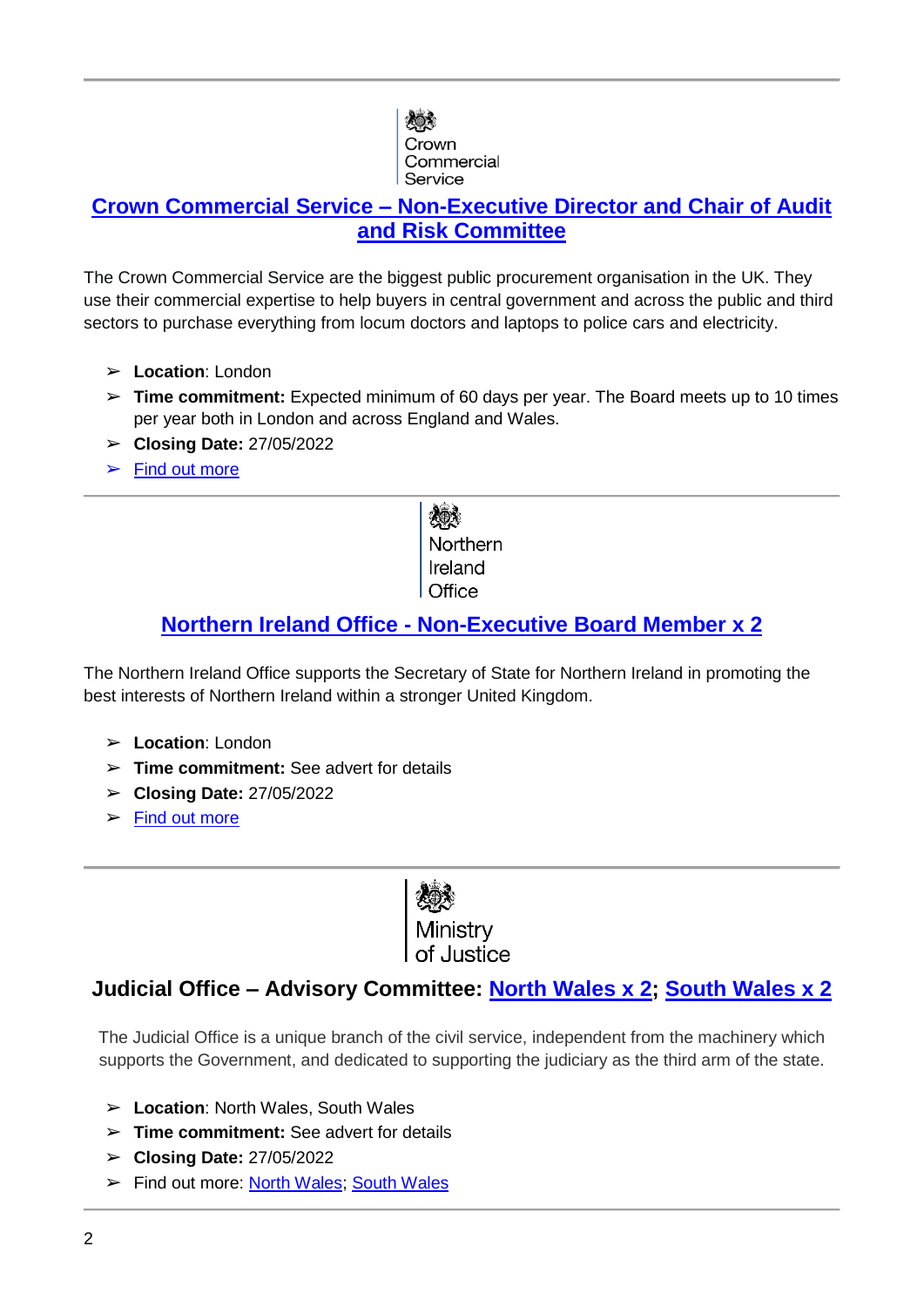

The Competition and Markets Authority is an independent non-ministerial department. It works to ensure that consumers get a good deal when buying goods and services, and businesses operate within the law.

- ➢ **Location**: Offices in London, Edinburgh, Cardiff, Belfast.
- ➢ **Time commitment:** Approximately 30 days per year
- ➢ **Closing Date:** 29/05/2022
- $\blacktriangleright$  [Find out more](https://publicappointments.cabinetoffice.gov.uk/appointment/office-for-the-internal-market-panel-member/)



### **[Royal Hospital Chelsea -](https://publicappointments.cabinetoffice.gov.uk/appointment/specially-appointed-commissioner-sac-to-the-royal-hospital-chelsea-rhc-board-of-commissioners-social-care-and-health/) Commissioner**

The Royal Hospital Chelsea is the home of the iconic Chelsea Pensioners, who are all retired soldiers of the British Army.

- ➢ **Location**: London
- ➢ **Time commitment:** See advert for details
- ➢ **Closing Date:** 30/05/2022
- $\triangleright$  [Find out more](https://publicappointments.cabinetoffice.gov.uk/appointment/specially-appointed-commissioner-sac-to-the-royal-hospital-chelsea-rhc-board-of-commissioners-social-care-and-health/)



#### **[Independent Monitoring Board of the Military Corrective Training Centre](https://publicappointments.cabinetoffice.gov.uk/appointment/military-corrective-training-centre-mctc-independent-monitoring-board-imb-members/)  - [Non-Executive Directors x 9](https://publicappointments.cabinetoffice.gov.uk/appointment/military-corrective-training-centre-mctc-independent-monitoring-board-imb-members/)**

The Independent Monitoring Board of the Military Corrective Training Centre (MCTC) is made up of volunteers of a diverse background from the local community and is responsible for the monitoring of conditions within the MCTC, its administration and the treatment of detainees.

- ➢ **Location**: Colchester
- ➢ **Time commitment:** 4 Board Meetings per year
- ➢ **Closing Date:** 03/06/2022
- $\triangleright$  [Find out more](https://publicappointments.cabinetoffice.gov.uk/appointment/military-corrective-training-centre-mctc-independent-monitoring-board-imb-members/)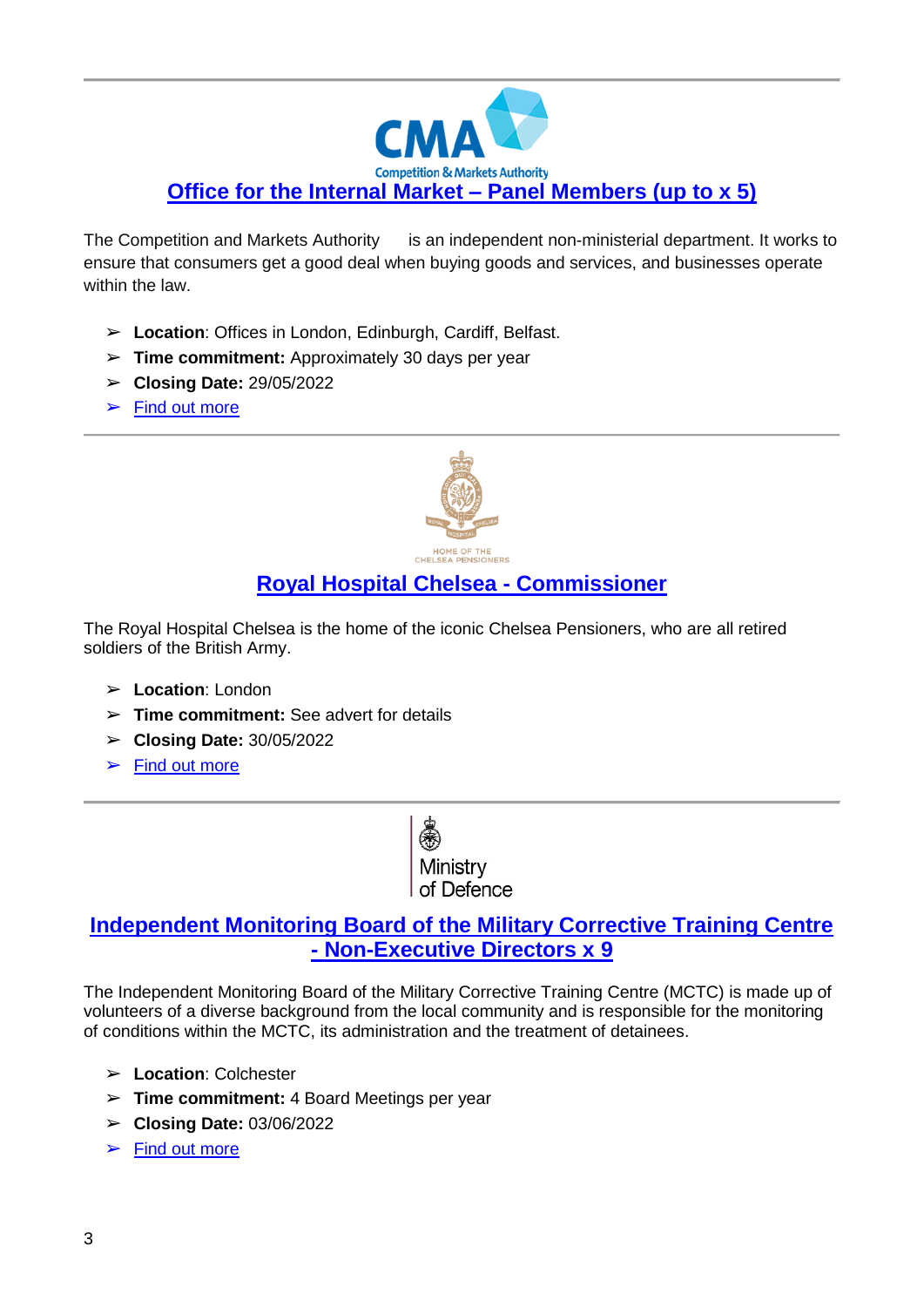### **National** Museums<br>Liverpool **[National Museums Liverpool –](https://publicappointments.cabinetoffice.gov.uk/appointment/national-museums-liverpool-x3-members/) Members [x](https://publicappointments.cabinetoffice.gov.uk/appointment/national-museums-liverpool-x3-members/) 3**

National Museums Liverpool is England's only national museum group based entirely outside London. It comprises seven venues, including the International Slavery Museum. Its collection includes paintings, objects, artefacts, and specimens.

- ➢ **Location**: Liverpool
- ➢ **Time commitment:** See advert for details
- ➢ **Closing Date:** 03/06/2022
- $\blacktriangleright$  [Find out more](https://publicappointments.cabinetoffice.gov.uk/appointment/national-museums-liverpool-x3-members/)

Department for Environment Food & Rural Affairs

## **Animal Welfare Committee and Animal Sentience Committee – [Chairs,](https://publicappointments.cabinetoffice.gov.uk/appointment/chairs-of-the-animal-welfare-committee-and-animal-sentience-committee/) [Members \(x 7 on each committee\)](https://publicappointments.cabinetoffice.gov.uk/appointment/members-of-the-animal-welfare-committee-and-animal-sentience-committee/)**

The Animal Welfare Committee advises DEFRA and the Scottish and Welsh Governments on the welfare of animals. This includes farmed, companion and wild animals kept by people. The Animal Sentience Committee is a new Committee, established under the Animal Welfare (Sentience) Act 2022.

- ➢ **Location**: London / National
- ➢ **Time commitment:** Approximately 20 days per year
- ➢ **Closing Date:** 06/06/2022
- ➢ Find out more: [Chair;](https://publicappointments.cabinetoffice.gov.uk/appointment/chairs-of-the-animal-welfare-committee-and-animal-sentience-committee/) [Members](https://publicappointments.cabinetoffice.gov.uk/appointment/members-of-the-animal-welfare-committee-and-animal-sentience-committee/)



The British Tourist Authority, trading as VisitBritain, the national tourism agency, is responsible for marketing Britain worldwide and developing Britain's visitor economy.

- ➢ **Location**: London, with occasional meetings elsewhere
- ➢ **Time commitment:** See advert for details
- ➢ **Closing Date:** 08/06/2022
- $\blacktriangleright$  Find out more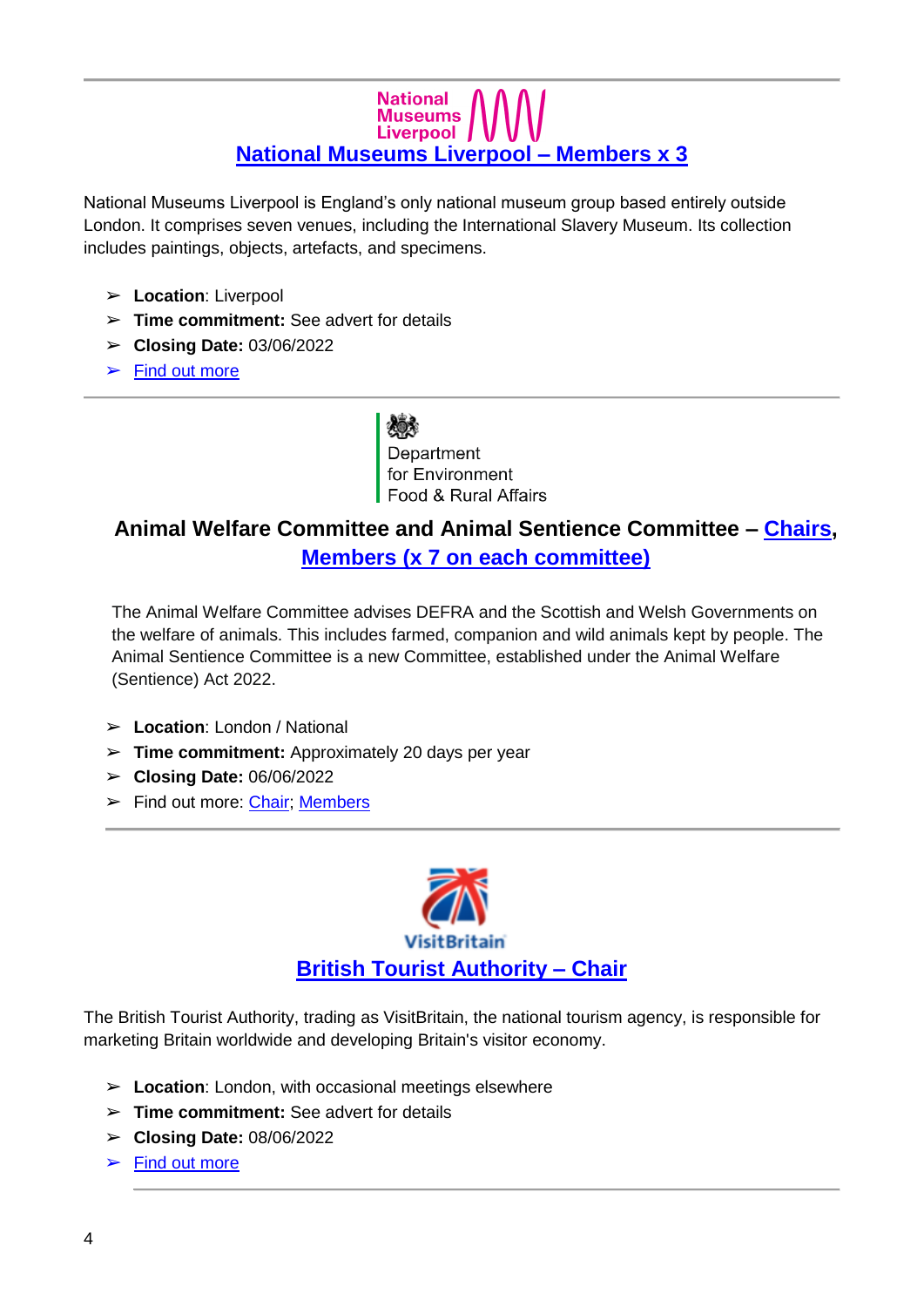

#### **[Museum of the Home –](https://publicappointments.cabinetoffice.gov.uk/appointment/museum-of-the-home-chair/) Chair**

The Secretary of State for Digital, Culture, Media and Sport wishes to appoint a new Chair at the Museum of the Home to drive forward, and bring to life, the ongoing transformation at the Museum, a place to explore and debate the meaning of home.

- ➢ **Location**: London
- ➢ **Time commitment:** See advert for details
- ➢ **Closing Date:** 08/06/2022
- $\blacktriangleright$  Find out more



### **[Food and Drink Sector Council –](https://publicappointments.cabinetoffice.gov.uk/appointment/the-food-and-drink-sector-council-co-chair/) Co-Chair**

Established in early 2018, the Food and Sector Drink Sector provides the forum for the combined industry to engage and collaborate with Government. It is co-chaired by industry and Government and its membership comprises senior leaders from across the agri-food chain. The Council represents the entire industry on an inclusive and open basis.

- ➢ **Location**: Various
- ➢ **Time commitment:** See advert for details
- ➢ **Closing Date:** 10/06/2022
- $\blacktriangleright$  [Find out more](https://publicappointments.cabinetoffice.gov.uk/appointment/the-food-and-drink-sector-council-co-chair/)



#### **Bank of England – [Financial Policy Committee External Member](https://publicappointments.cabinetoffice.gov.uk/appointment/external-member-of-the-financial-policy-committee-2/)**

The Bank of England is the UK's central bank. Their mission is to deliver monetary and financial stability for the people of the United Kingdom

- ➢ **Location**: London
- ➢ **Time commitment:** Approximately 23 days a quarter
- ➢ **Closing Date:** 10/06/2022
- $\blacktriangleright$  [Find out more](https://publicappointments.cabinetoffice.gov.uk/appointment/external-member-of-the-financial-policy-committee-2/)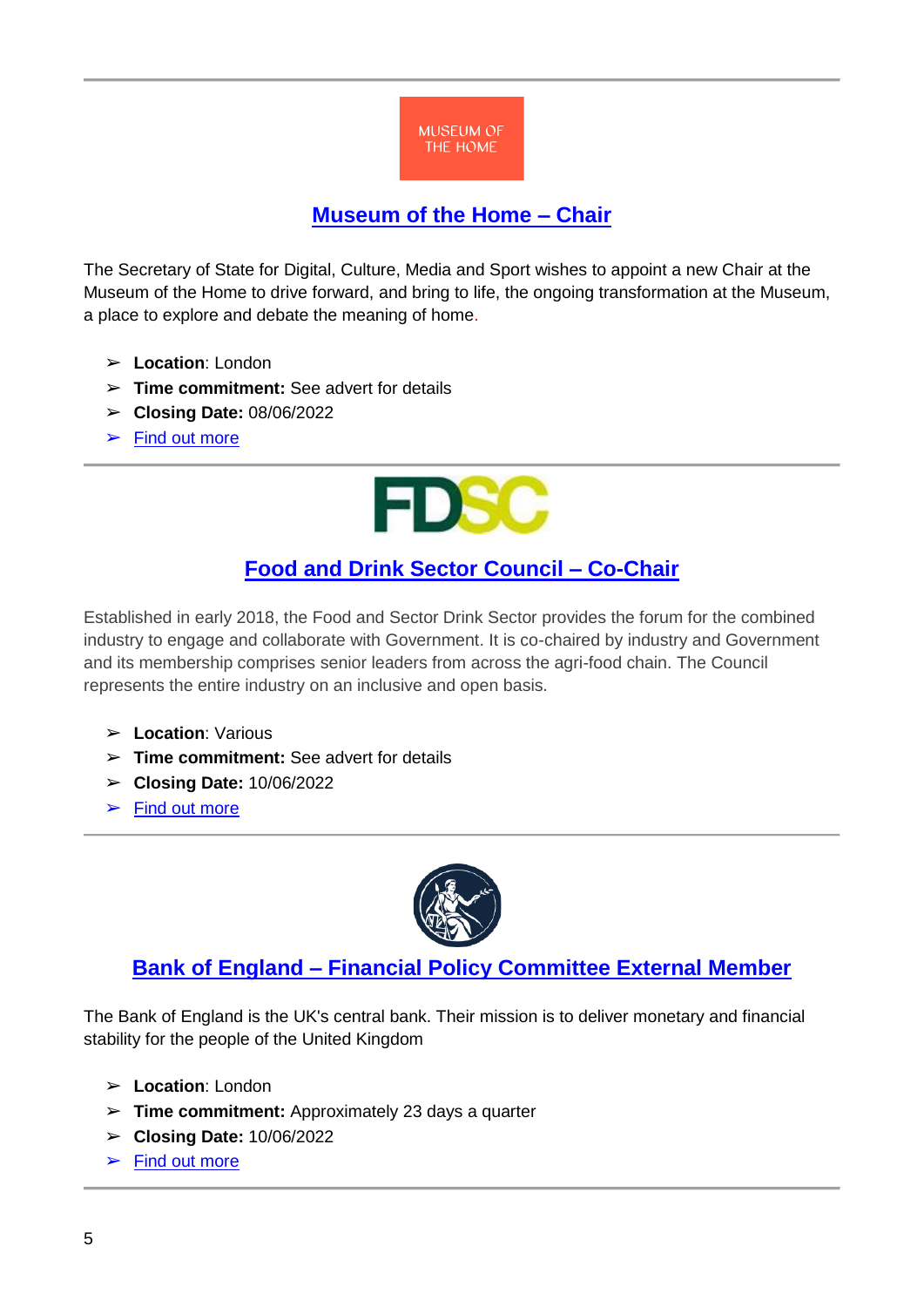

#### **[Reclaim Fund Ltd -](https://publicappointments.cabinetoffice.gov.uk/appointment/chair-of-the-board-of-reclaim-fund-ltd-rfl/) Chair**

Reclaim Fund Ltd was established in 2011 following the enactment of the Dormant Bank and Building Society Accounts Act 2008. Reclaim Fund Ltd make it possible for money in dormant bank and building society accounts to be used to help good causes.

- ➢ **Location**: London & Crewe
- ➢ **Time commitment:** Approximately 45-50 days per year
- ➢ **Closing Date:** 13/06/2022
- $\blacktriangleright$  [Find out more](https://publicappointments.cabinetoffice.gov.uk/appointment/chair-of-the-board-of-reclaim-fund-ltd-rfl/)



## **[British Business Bank –](https://publicappointments.cabinetoffice.gov.uk/appointment/non-executive-director-british-business-bank-bbb-2/) Non-Executive Director**

The British Business Bank are the UK's national development bank. The Bank's mission is to drive sustainable growth and prosperity across the UK by improving access to finance for small businesses, enabling them to succeed in the transition to a net zero economy, change the structure of the finance markets for smaller businesses and mid-caps so these markets work more effectively and dynamically.

- ➢ **Location**: London & Sheffield
- ➢ **Time commitment:** See advert for details
- ➢ **Closing Date:** 13/06/2022
- $\blacktriangleright$  [Find out more](https://publicappointments.cabinetoffice.gov.uk/appointment/non-executive-director-british-business-bank-bbb-2/)



#### **Office for Students – [Student Experience Board Member](https://publicappointments.cabinetoffice.gov.uk/appointment/office-for-students-student-experience-board-member-2/)**

The OfS, is the independent regulator of higher education in England and aims to ensure that every student, whatever their background, has a fulfilling experience of higher education that enriches their lives and careers.

- ➢ **Location**: London & Remote
- ➢ **Time commitment:** Approximately 20 days per year
- ➢ **Closing Date:** 13/06/2022
- $\blacktriangleright$  [Find out more](https://publicappointments.cabinetoffice.gov.uk/appointment/office-for-students-student-experience-board-member-2/)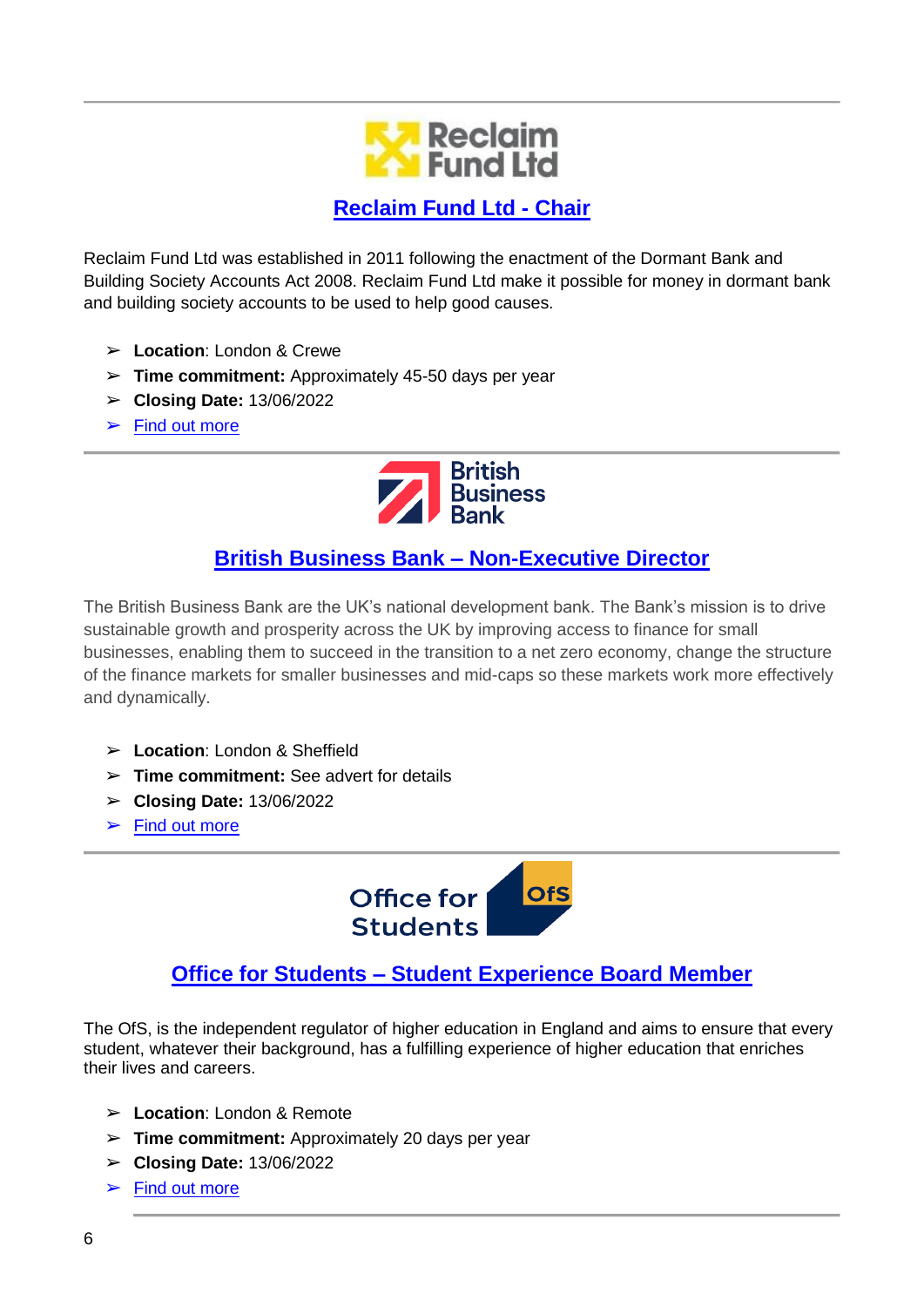

## **National Highways – [Non-Executive Director](https://publicappointments.cabinetoffice.gov.uk/appointment/national-highways-non-executive-director-2/)**

National Highways are the government company which plans, designs, builds, operates and maintains England's motorways and major A roads, known as the strategic road network.

- ➢ **Location**: London & regionally
- ➢ **Time commitment:** See advert for details
- ➢ **Closing Date:** 16/06/2022
- $\blacktriangleright$  [Find out more](https://publicappointments.cabinetoffice.gov.uk/appointment/national-highways-non-executive-director-2/)



Llywodraeth Cymru Welsh Government

**[Welsh Language Commissioner](https://publicappointments.cabinetoffice.gov.uk/appointment/welsh-language-commissioner/)**

The Welsh Language (Wales) Measure 2011 confirmed the official status of the Welsh language in Wales, created a new regulatory system of Welsh language standards, and created the role of the Welsh Language Commissioner

- ➢ **Location**: See advert for details
- ➢ **Time commitment:** 5 days a week
- ➢ **Closing Date:** 17/06/2022
- $\blacktriangleright$  [Find out more](https://publicappointments.cabinetoffice.gov.uk/appointment/welsh-language-commissioner/)

Cyfoeth Naturiol Cymru<br>Natural Resources Wales

**[Natural Resources Wales -](https://publicappointments.cabinetoffice.gov.uk/appointment/non-executive-director-british-business-bank-bbb-2/) Member**

Natural Resources Wales is the largest Welsh Government Sponsored Body - employing 1,900 staff across Wales with a budget of £180 million. They were formed in April 2013, largely taking over the functions of the Countryside Council for Wales, Forestry Commission Wales and the Environment Agency in Wales, as well as certain Welsh Government functions.

- ➢ **Location**: See advert for details
- ➢ **Time commitment:** 5 days a week
- ➢ **Closing Date:** 19/06/2022
- $\blacktriangleright$  [Find out more](https://publicappointments.cabinetoffice.gov.uk/appointment/member-natural-resources-wales/)